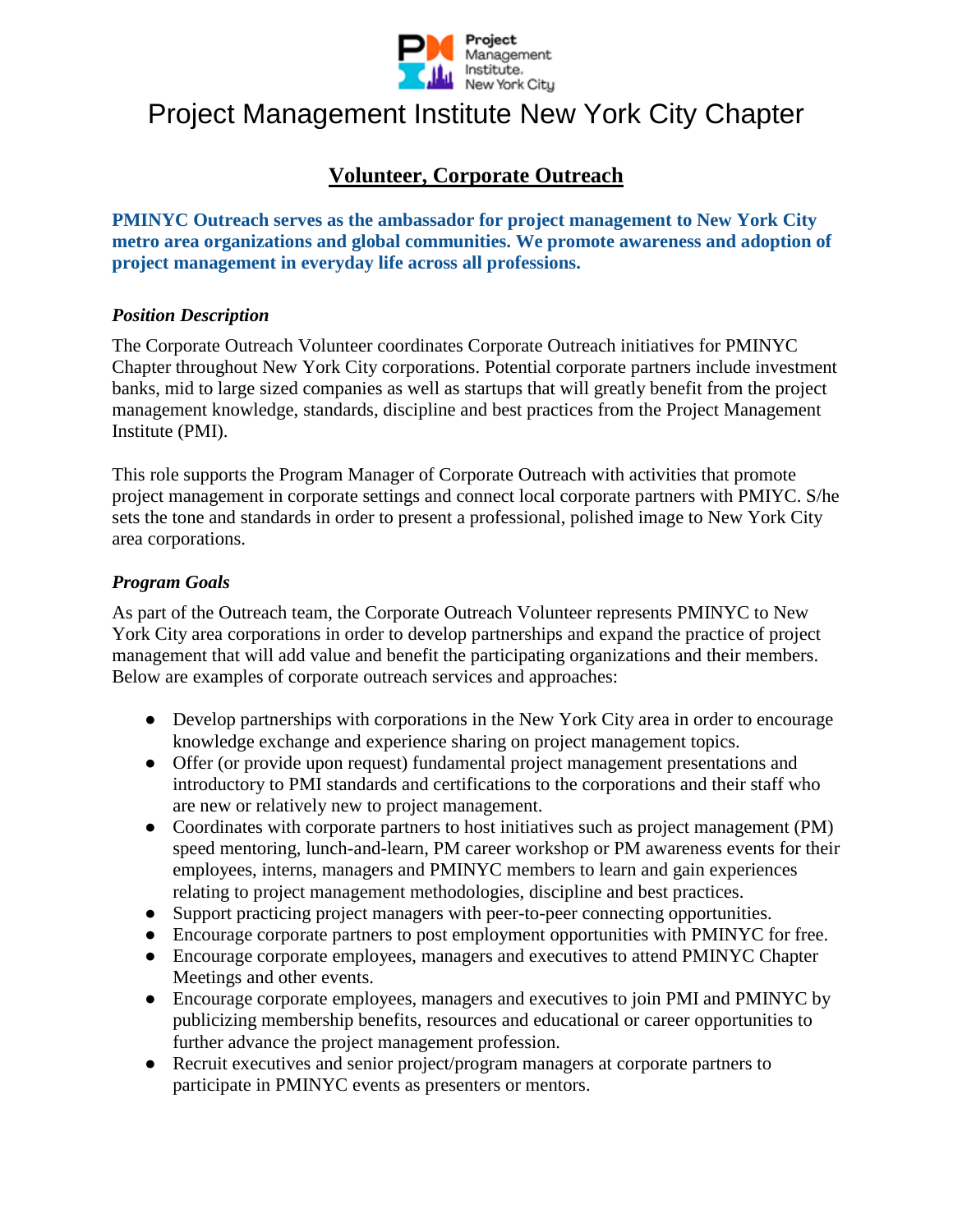

# Project Management Institute New York City Chapter

#### *Responsibilities*

Primary responsibilities include:

- Initiate and maintain relationships with corporate partners.
- Initiate and manage Outreach events for corporations in conjunction with their PMI contacts.
- Collaborate with corporate partners on project management presentations and career development for their employees and our Chapter members.
- Provide open communications to Outreach leadership with timely and up-to-date information and status.
- Contribute to a knowledge base for presentations, templates, images, etc. that can be referenced and repurposed for Corporate Outreach programs. Archive documents to Outreach repository.
- Explore opportunities for corporate partners to make presentations at PMINYC Chapter meetings or hosting project management events.
- Undertake additional responsibilities for Corporate Outreach as appropriate.

#### *Reporting & Communications Structure*

This position reports to the Program Manager of Corporate Outreach, who reports to the VP of Outreach.

## *Skills & Experience Required*

- Experienced in leading or highly active in a PMO
- Significant project management experience at a managerial/executive level.
- Ability to network and initiate conversations with executive/senior management with a view to promoting Project Management as a discipline.
- Strong communication and organizational skills.
- Software and computer skills: Word, PowerPoint, Google tools (Mail, Drive, Docs, Calendar).
- Ability to be a team contributor, and to be persistent, responsive, open and accessible, as necessary.
- Effective negotiation and conflict management skills.
- Understand the needs and interests of corporate stakeholders as well as PMINYC members and prospective new members.

## *Commitment Required*

- Invest at least 2 hours per month, on a flexible consistent basis.
- Participate in regular Outreach meetings as well as planning sessions required for special projects.
- Attend Chapter meetings and other PMINYC leadership training and functions.

## *Anticipated Benefits to Volunteer*

● Earn PDU's